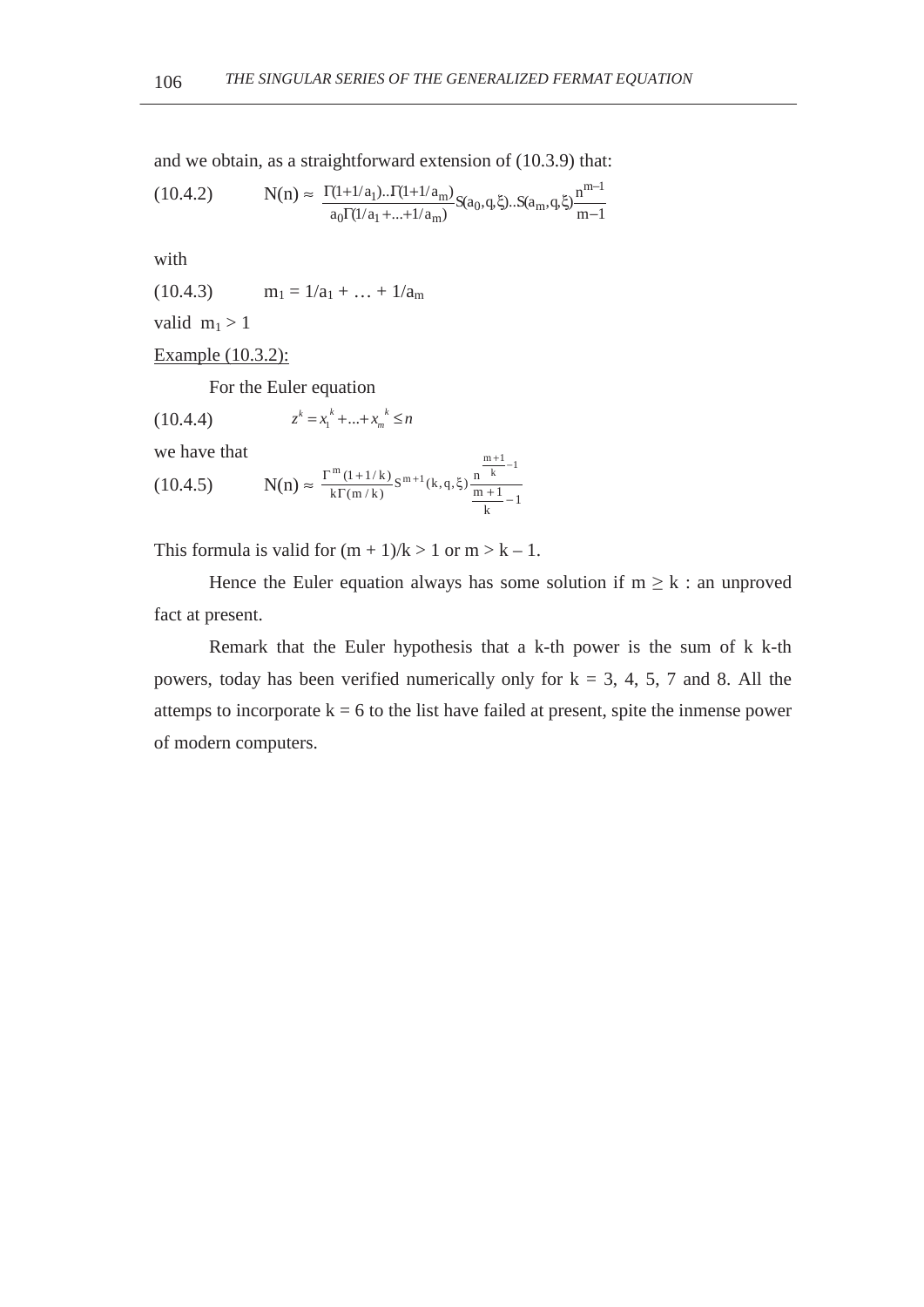#### **CHAPTER 11**

# **PRIMES OF THE FORM**  $P^k = X_1^m + ... + X^m \le N$

*by Aldo Peretti* 

## **11.0. INTRODUCTION**

Using an appropiate intersection formula is deduced the asymptotic quantity of solutions of the Diophantine equation of the title.

# **11.1. INTERSECTION FORMULA**

Denote with  $N(n)$  the quantity of solutions of the equation

$$
(11.1.1) \t\t P = x_1^m + ... + x_r^m
$$

where  $p$  denotes a prime number and the  $x_i$  are positive integer numbers.

Then we have the exact formula:

(11.1.2) 
$$
N(n) = \sum \Delta \left( \left[ \sqrt[m]{y_1} \right] \right) \dots \Delta \left( \left[ \sqrt[m]{y_r} \right] \right) \Delta \pi \left( y_{r+1} \right)
$$

where  $\Delta(\lceil \sqrt[m]{y_1} \rceil)$  has the meaning of (10.1.4) and  $\Delta \pi(y)$  is defined as

$$
\Delta \pi(y) = \pi(y) - \pi(y-1)
$$

In fact each term in (11.1.2) does not vanish only if  $y_1$  is a m–th power, ...,  $y_r$  is also a m-th power, and

$$
(11.1.3) \t\t\t yr+1 = y1 + y2 + ... + yr
$$

is a primer number

# **11.2 ASYMPTOTIC FORMULA**

An asymptotic formula for  $\Delta \pi(y)$  can be derived from the fact that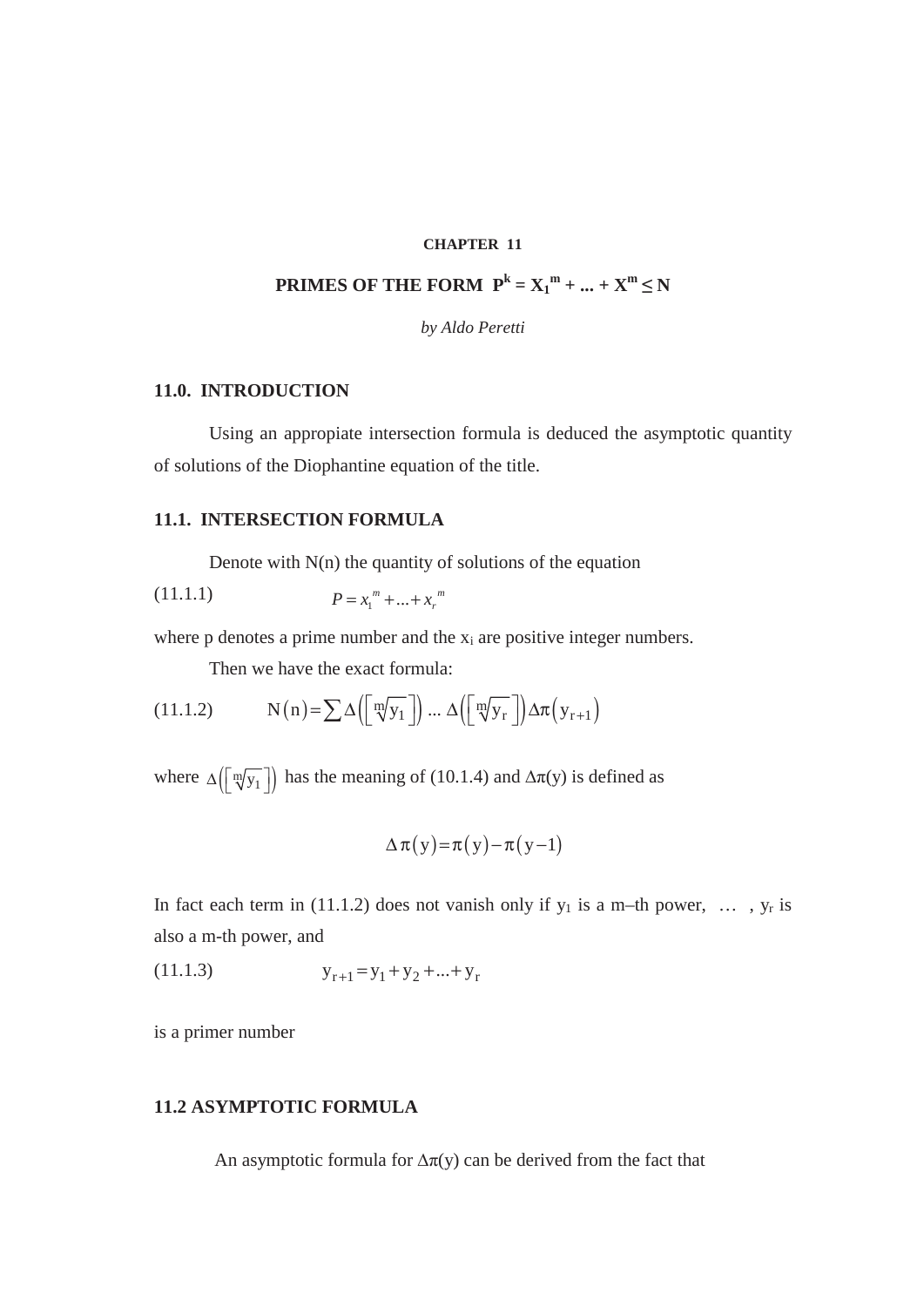(11.2.1) 
$$
\Delta \pi(y) = \frac{\Delta \vartheta(y)}{\log y}
$$

( for every value of y) and the formula stated at the of the former Lemma (6.16.3). We deduced thus that

(11.2.2) 
$$
\Delta \pi(y) \sim \sum_{q=1}^{N} \frac{\mu(q)}{\varphi(q)} \frac{c_q(t)}{\log t}
$$

As regards  $\Delta \left( \left[ \sqrt[m]{y} \right] \right)$ , according to the former formula (9.3.12) we have:

(11.2.3) 
$$
\Delta([\![\mathbf{w}]\!]) - \frac{t^{\frac{1}{2}m-1}}{m} \sum_{q=1}^{N} \sum_{h=0}^{q-1} \frac{w(m,q,h)}{q} e^{-2\pi i y \frac{h}{q}}
$$

Replacing in (11.1.2) the values of the  $\Delta$ 's given by (11.2.2) and (11.2.3), and the multiple sum by an integral, we get

$$
N(n) \sim \int_{y_1 + ... + y_r = y_{r+1} \le n} \Delta \Big( \Big[ \sqrt[m]{y_1} \Big] \Big) ... \Delta \Big( \Big[ \sqrt[m]{y_r} \Big] \Big) . \Delta \pi \Big( y_{r+1} \Big) dy_1 ... dy_{r+1}
$$
  

$$
\sim \int_{\mathfrak{m}} \Big[ \frac{1}{m^r} \sum_{q_1} \sum \frac{w(m, q_1, h_1)}{q_1} e^{-2\pi i \frac{h_1}{q_1} y_1} . y_1^{1/2} ...
$$
  

$$
\times \sum_{q_r} \sum_{h} \frac{w(m, q_r, h_r)}{q_r} e^{-2\pi i \frac{h_r}{q_r} y_r} y_r^{1/2} - 1 \times \sum_{q_{r+1}} \sum_{q_r} \frac{\mu(q_{r+1}) \cdot c_q \Big( y_{r+1} \Big)}{q_r} \times dy_1 ... dy_{r+1}
$$

The dominant term in the integrand is obtained when  $q_1 = q_2 = ... = q_{r+1}$ , so that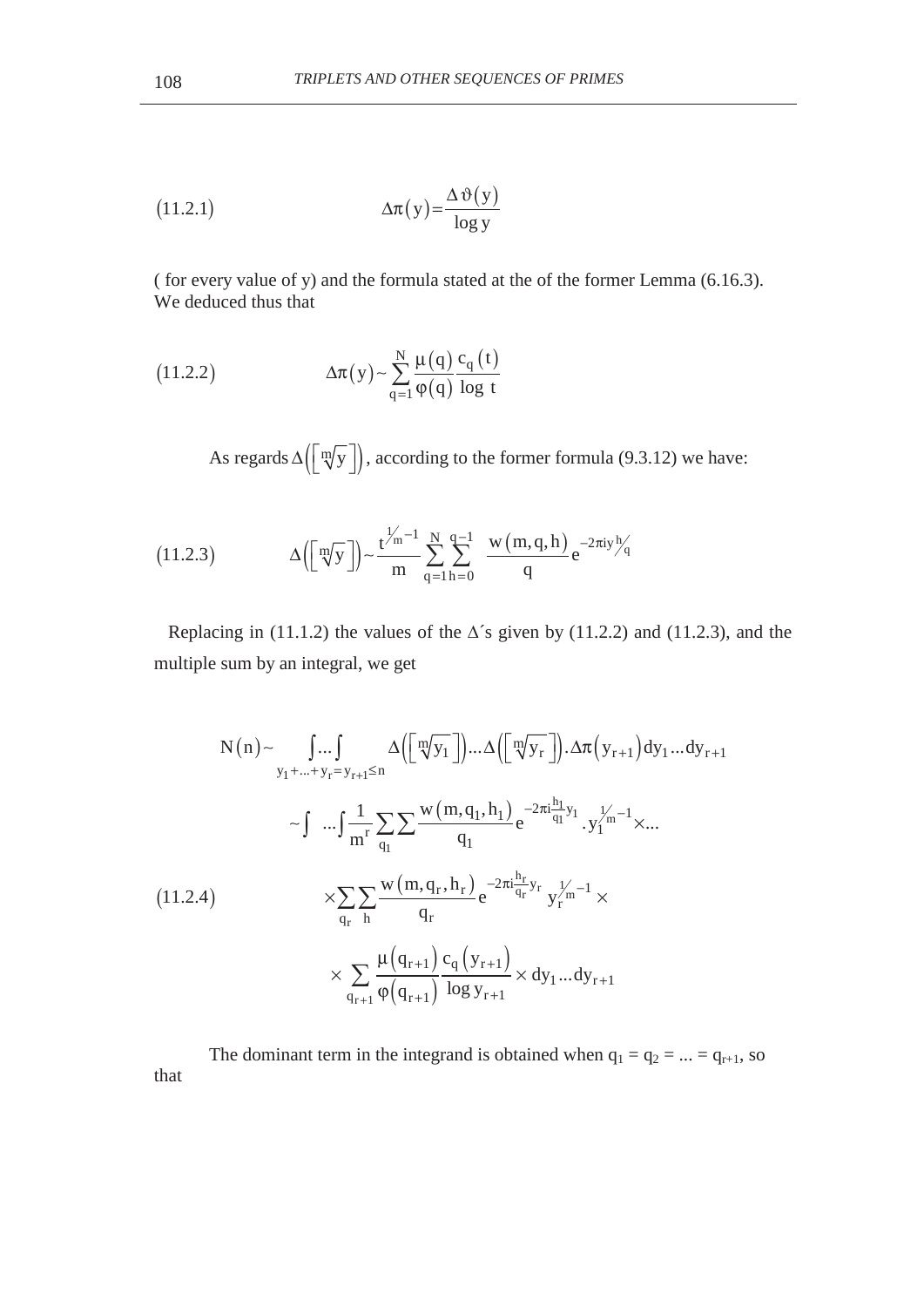$$
N(n) \sim \int_{y_1 + \dots + y_r = y_{r+1} \le n} \frac{1}{m^r} \sum \sum \frac{w^r (m, q, h)}{q^r} \frac{\mu(q) c_q (y_{r+1})}{\phi(q) \log y_{r+1}} \times
$$
  

$$
\times e^{-2\pi i \frac{h}{q} (y_1 + \dots + y_r)} \cdot y_1^{1/n-1} \dots y_r^{1/n-1} dy_1 \dots dy_{r+1}
$$

We replace here  $y_{r+1}$  by  $y_1 + y_2 + ... + y_r$ , and we get:

$$
N(n) \hspace{-0.5ex}\sim\hspace{-0.5ex} \int\limits_{y_1 + ... + y_r \leq n} \hspace{-0.5ex} \frac{1}{m^r} \hspace{-0.5ex} \sum \frac{w^r(m,q,h)}{q^r} \frac{\mu(q) c_q\left(y_1\hspace{-0.5ex}+\! ... \hspace{-0.5ex}+\! y_r\right)}{\phi(q) \log\hspace{-0.5ex} \left(y_1\hspace{-0.5ex}+\! ... \hspace{-0.5ex}+\! y_r\right)} \hspace{-0.5ex}\times
$$

(11.2.6)

$$
\times e^{-2\pi i \frac{h}{q}(y_1 + \dots + y_r)} \cdot y_1^{1/2} \dots y_r^{1/2} \cdot dy_1 \dots dy_r
$$

By the Dirichlet – Lioville theorem this is equal to:

(11.2.7) 
$$
N(n) \sim \frac{\Gamma^{r} (1 + 1/m)}{\Gamma(\frac{r}{m})} \int_{r}^{n} \sum_{q} \sum_{h} \frac{w^{r} (m, q, h)}{q^{r}} \frac{\mu(q)}{\phi(q)} e^{-2\pi i \frac{h}{q} t} \frac{c_{q}(t)}{\log(t)} t^{\frac{r}{m}-1} dt
$$

and takinng account of the first mean value theorem of the integral calculus:

(11.2.8) 
$$
N(n) \sim \frac{\Gamma^{r} (1 + 1/m)}{\Gamma(\frac{r}{m})} \sum_{q} \sum_{h} \left( \frac{w^{r} (m, q, h)}{q^{r}} \right) e^{-2\pi i \frac{h}{q} \xi} \frac{\mu(q)}{\phi(q)} c_{q}(\xi) \int_{r}^{n} \frac{t^{r}_{m}^{r-1}}{\log t} dt
$$

Hence, the equation always has solutions if  $r \ge m$ , if the singular series does not vanish.

# **11.3. COMPARISON WITH KNOWN RESULTS, AND CONSEQUENCES.**

• Conjecture N of Hardy-Littlewood states that in the case of

$$
p = x_1^3 + x_2^3 + x_3^3
$$

holds that

$$
N(n) \sim \Gamma^3 (4/3) \frac{n}{\log n} \prod_p \left(1 - \frac{A_p}{p^2}\right)
$$

where  $A_p$  depends on the cubic residues of p.